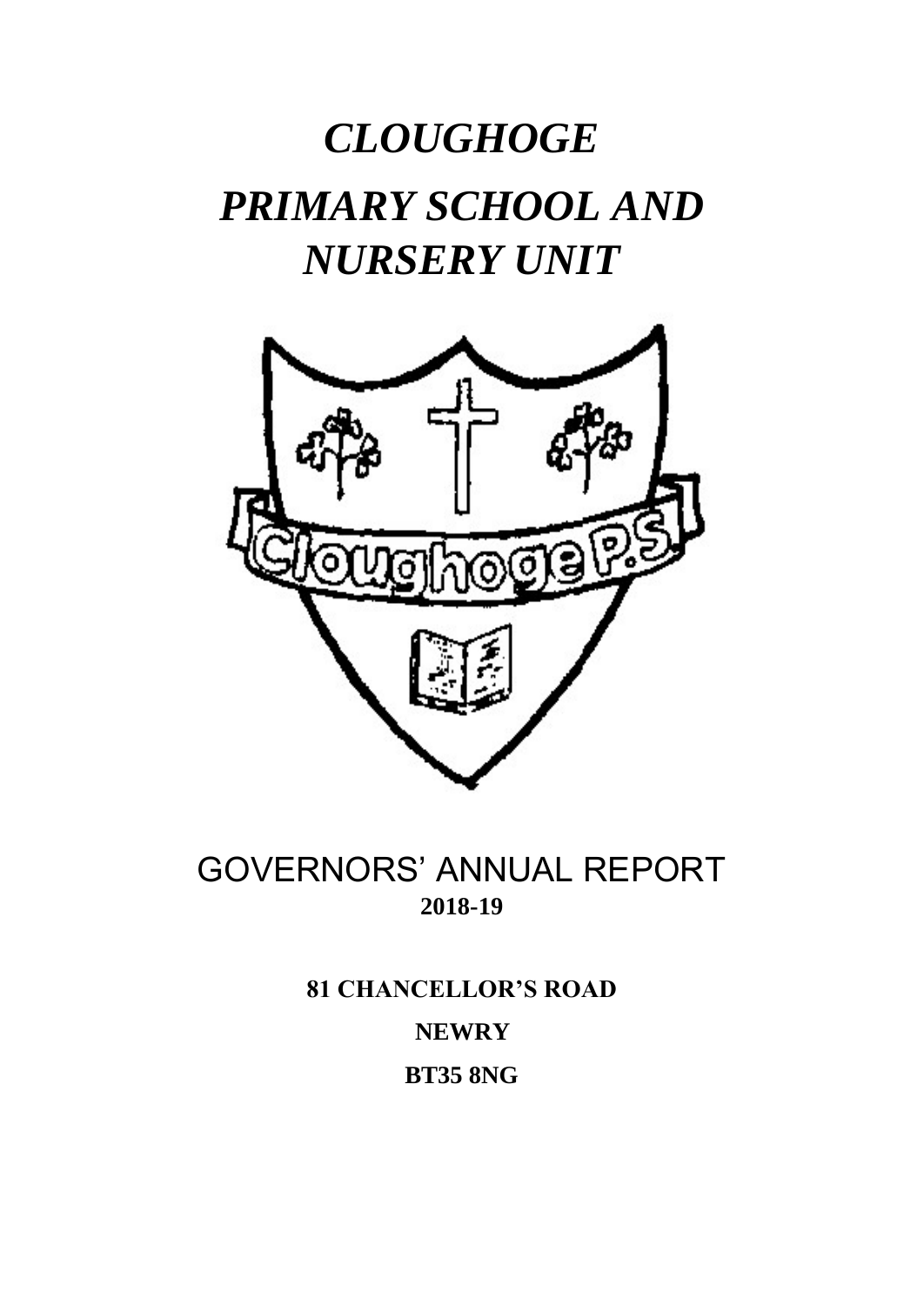## **CLOUGHOGE PRIMARY SCHOOL**

**81, CHANCELLOR'S ROAD NEWRY, CO DOWN, BT35 8NG. TELEPHONE: 028 3026 2688**  E**MAIL: info@cloughoge.newry.ni.sch.uk PRINCIPAL: MRS I TEMPLE**



June 2019

Dear Parents,

As the Chairman of Cloughoge Board of Governors I am proud to present to you the School's Annual Report for the year 2018/19. This was another busy year with many enriching and rewarding activities offered to the children. The school continues with its high quality teaching and learning with a wide range of opportunities provided by the staff for the development of each child.

We are fortunate in having such a hardworking and talented staff to work with our children and I thank them on behalf of the Board of Governors and Trustees for all the effort they put into providing a stable and stimulating environment in which our children may grow and develop.

On behalf of the Board of Governors, I also must thank you, the parents, for your on-going and generous support for all the activities engaged in by the school.

Our school recently had an ETI Inspection and I am delighted to report that it concluded with very positive and complimentary comments from the Inspector.

On 1 September 2018 we welcomed Mr Mark Murtagh as our new Vice Principal. Mark has made a great contribution to the school in his first year.

I commend this report to you.

Yours sincerely,

John Doherty Chairman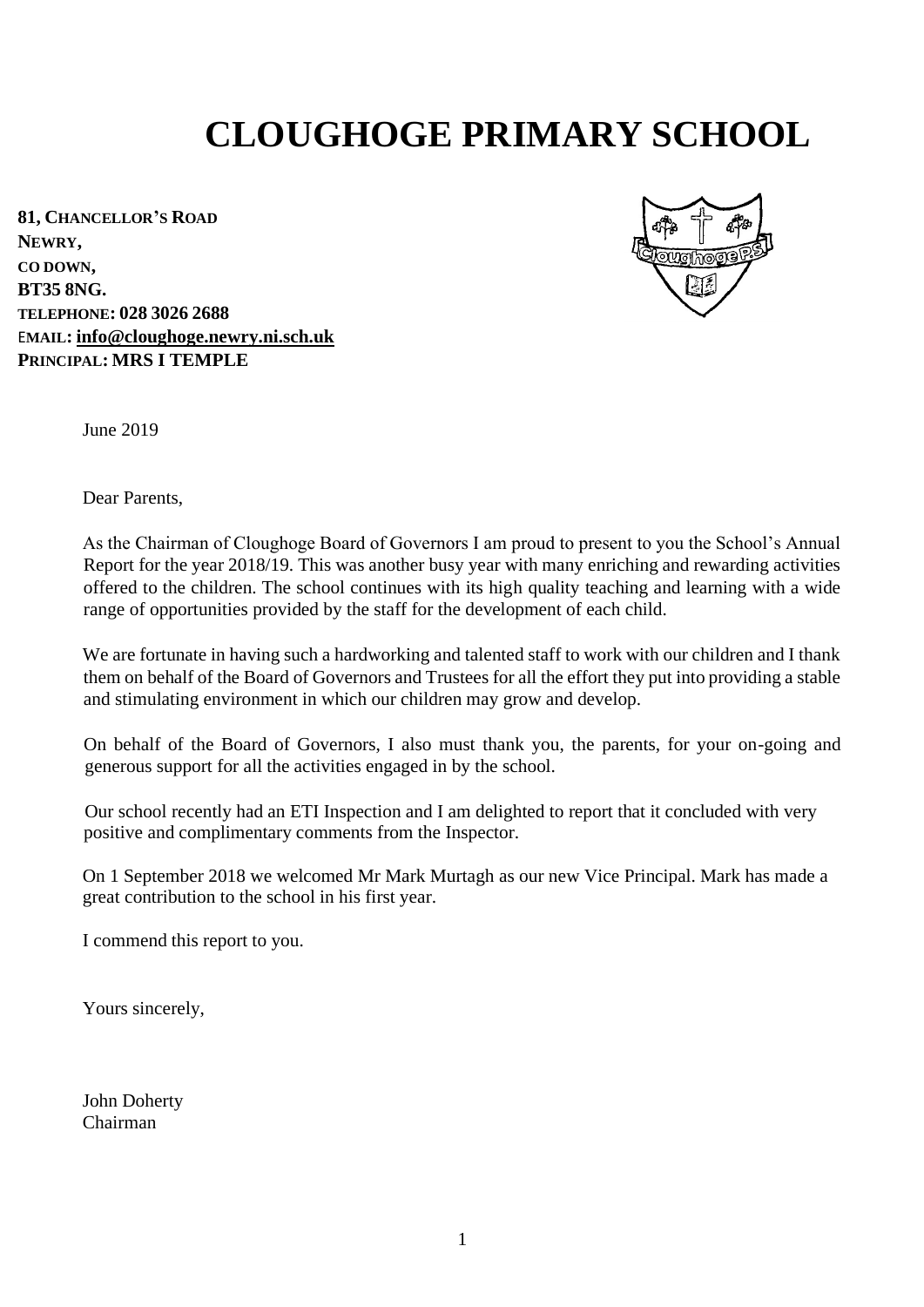## **CLOUGHOGE PRIMARY SCHOOL'S BOARD OF GOVERNORS**

| Governors are normally elected for a four-year period – Current term ends Autumn 2022.                                                                               |                                                 |  |
|----------------------------------------------------------------------------------------------------------------------------------------------------------------------|-------------------------------------------------|--|
| Mr John Doherty:                                                                                                                                                     | <b>Chairman</b> Trustee Representative (Parent) |  |
| Mrs Roisin Lynch:                                                                                                                                                    | Vice-Chair DENI Representative                  |  |
| Rev Father Richard Naughton PP:                                                                                                                                      | <b>Trustee Representative</b>                   |  |
| Mrs Alice Reilly:                                                                                                                                                    | Trustee Representative Designated CP Governor   |  |
| Mrs Una McNulty:                                                                                                                                                     | <b>Trustee Representative</b>                   |  |
| Mr Ronan Haughey:                                                                                                                                                    | <b>EA</b> Representative                        |  |
| Mrs Noelle Magennis:                                                                                                                                                 | <b>EA</b> Representative                        |  |
| Mr Fergal Greene:                                                                                                                                                    | <b>Elected Parent Governor</b>                  |  |
| Mrs Joanne O Hagan:                                                                                                                                                  | <b>Elected Teacher Governor</b>                 |  |
| Mrs Isobel Temple:                                                                                                                                                   | <b>Secretary Principal</b>                      |  |
| <b>Contact Details for Governors:</b><br>c/o Cloughoge Primary School<br>81 Chancellors Road<br>Newry<br><b>BT35 8NG</b><br>$\mathbf{\widehat{a}}$ (028) 30 26 26 88 |                                                 |  |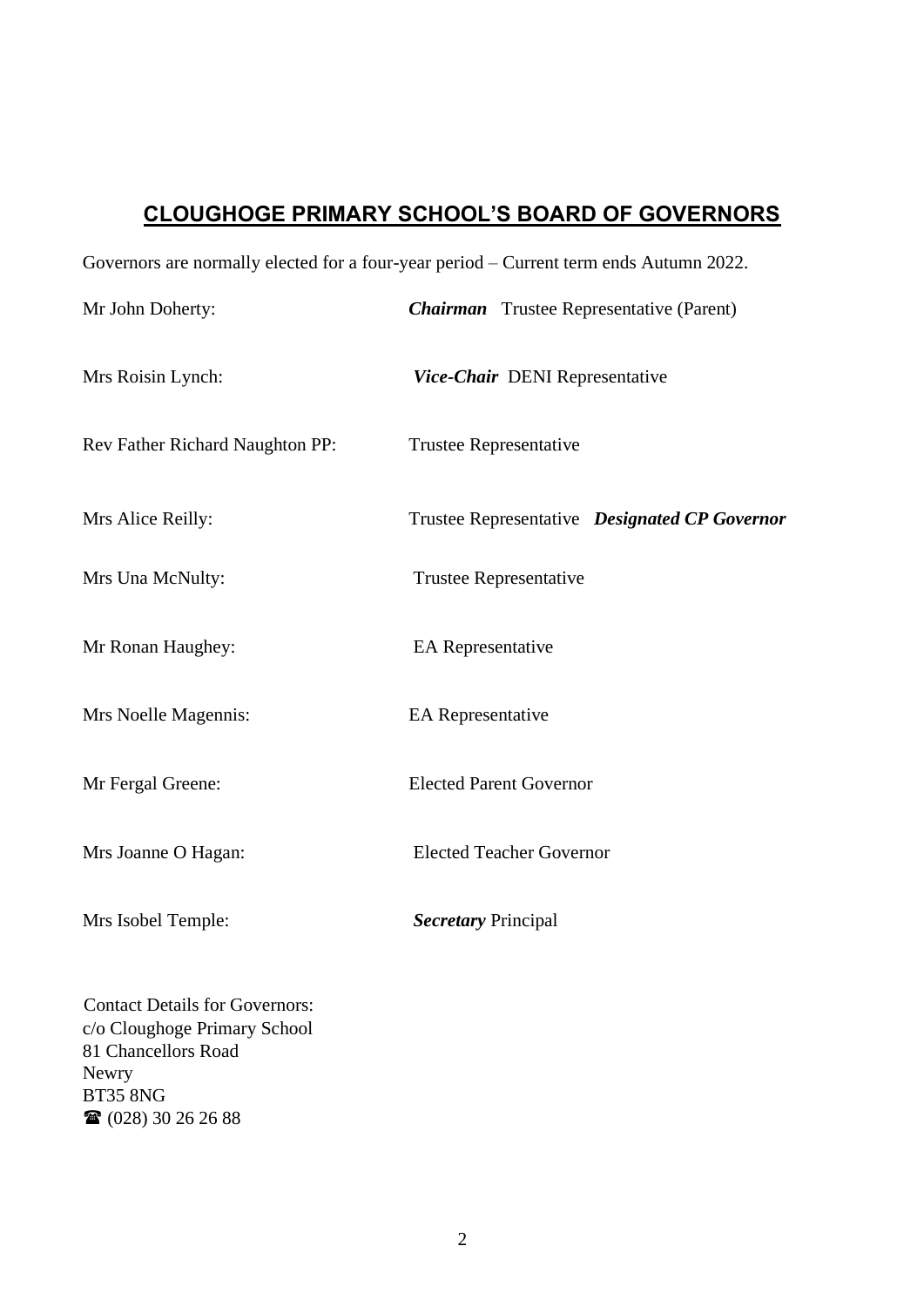## **GOVERNORS' MAIN RESPONSIBILITIES**

The Governors are ultimately responsible for the overall management of the school. They are required to meet a minimum of three times each year but in practice meet more often than this.

Governors Main Duties include: —

- 1. Overseeing the curriculum
- 2. The control of the budget
- 3. The provision of information to parents
- 4. The selection of staff
- 5. The maintenance of premises (shared responsibility with EA)
- 6. The Admissions' Policy (Nursery and Primary)
- 7. Fostering links with the local and wider community

The present Board of Governors for this report replaced the former Board in 2018.

The Board of Governors is comprised of: —

- Four Governors nominated by the Trustees one of whom must be a parent of a pupil presently in attendance at the school.
- Two Governors nominated by the EA
- One Governor nominated by the Department of Education
- One elected Parent Governor
- One elected Teacher Governor
- School Principal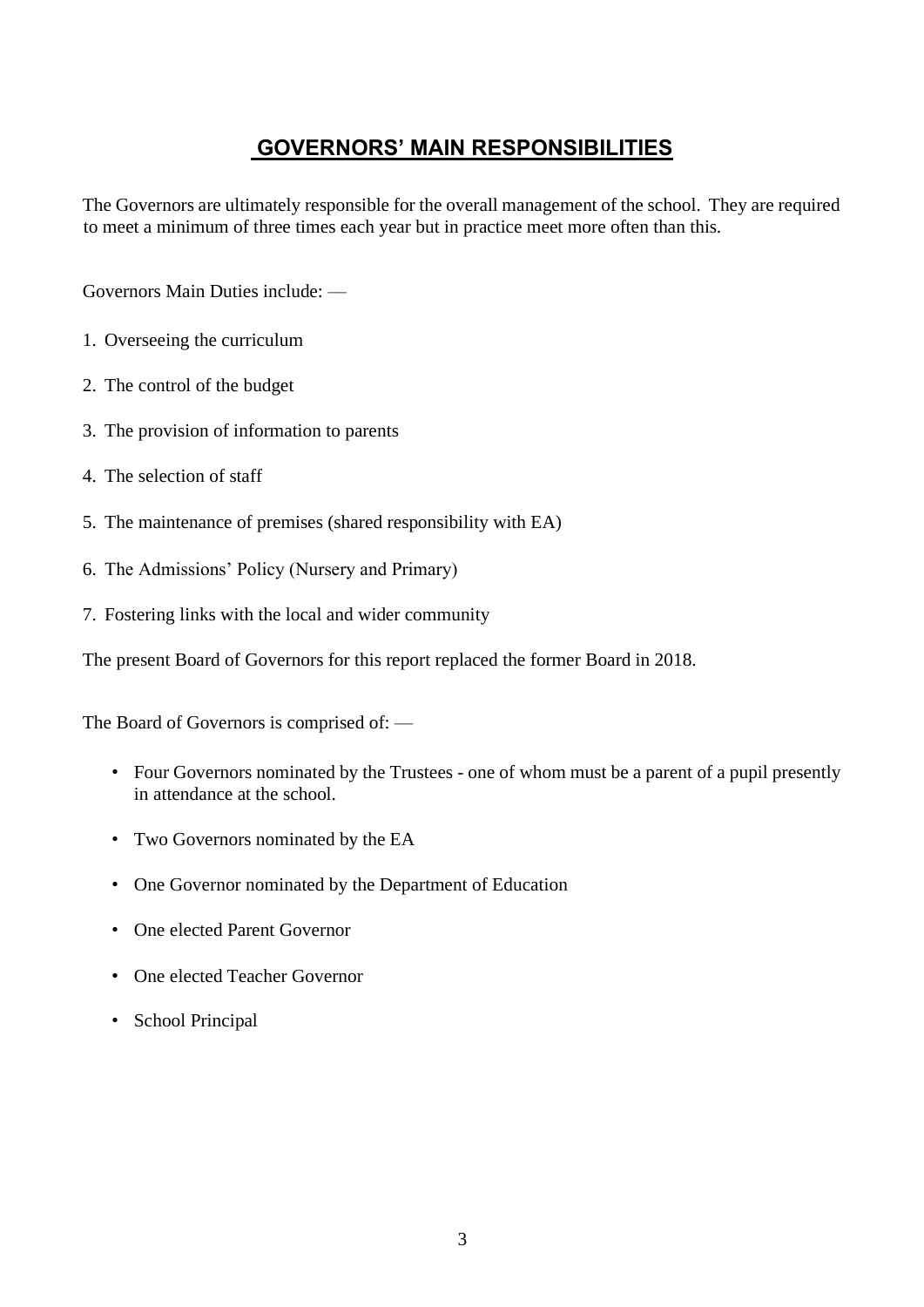## **STAFF INFORMATION 2018 - 2019**

## **Teaching Staff**

| Mrs I Temple                  | Principal                                                                                            |
|-------------------------------|------------------------------------------------------------------------------------------------------|
| <b>Miss P Rafferty</b>        | Nursery Teacher and Music Co-ordinator SLT, DDT                                                      |
| Mrs S Coleman                 | <b>Nursery Teacher</b>                                                                               |
| Mrs S Murphy (Miss S Hamill)  | Primary 1 Teacher and Numeracy Co-ordinator                                                          |
| Mrs K Crilly (Miss M Grimley) | Primary 1 Teacher                                                                                    |
| Mrs AM McKevitt               | Primary 2 Teacher and Literacy Co-ordinator                                                          |
| Mrs M McEvoy (part-time)      | Primary 2 Teacher and Art & Drama Co-ordinator                                                       |
| Mrs C Fearon (part-time)      | Primary 2 Teacher                                                                                    |
| Mr M Murtagh                  | Vice Principal and Designated Teacher                                                                |
| Mrs C McNally                 | Primary 3 Teacher                                                                                    |
| Mrs N Mc Givern               | Primary 4 Teacher                                                                                    |
| Mrs K Quinn                   | Primary 4 Teacher and FS/KS1 Co-ordinator SLT                                                        |
| Mrs A Gregory                 | Primary 5 Teacher and RE Co-ordinator                                                                |
| Mrs Carmel Keane (part-time)  | Primary 5 Teacher and ICT Co-ordinator                                                               |
| Mr C Mc Cann (part-time)      | Primary 5 Teacher                                                                                    |
| Mrs A McKevitt                | Primary 6 Teacher and Head of Key Stage 2 SLT DDT                                                    |
| Mr D Byrne                    | Primary 6 Teacher and PDMU Co-ordinator                                                              |
| Mrs C Hicks                   | Primary 7 Teacher and PE Co-ordinator                                                                |
| Mrs M Walsh                   | Primary 7 The World Around Us Co-ordinator                                                           |
| Mrs Joanne O Hagan            | Special Educational Needs Co-ordinator SLT DDT                                                       |
|                               | (SLT-Senior Leadership Team; DT & DDT - Designated & Deputy Designated Teacher for Child Protection) |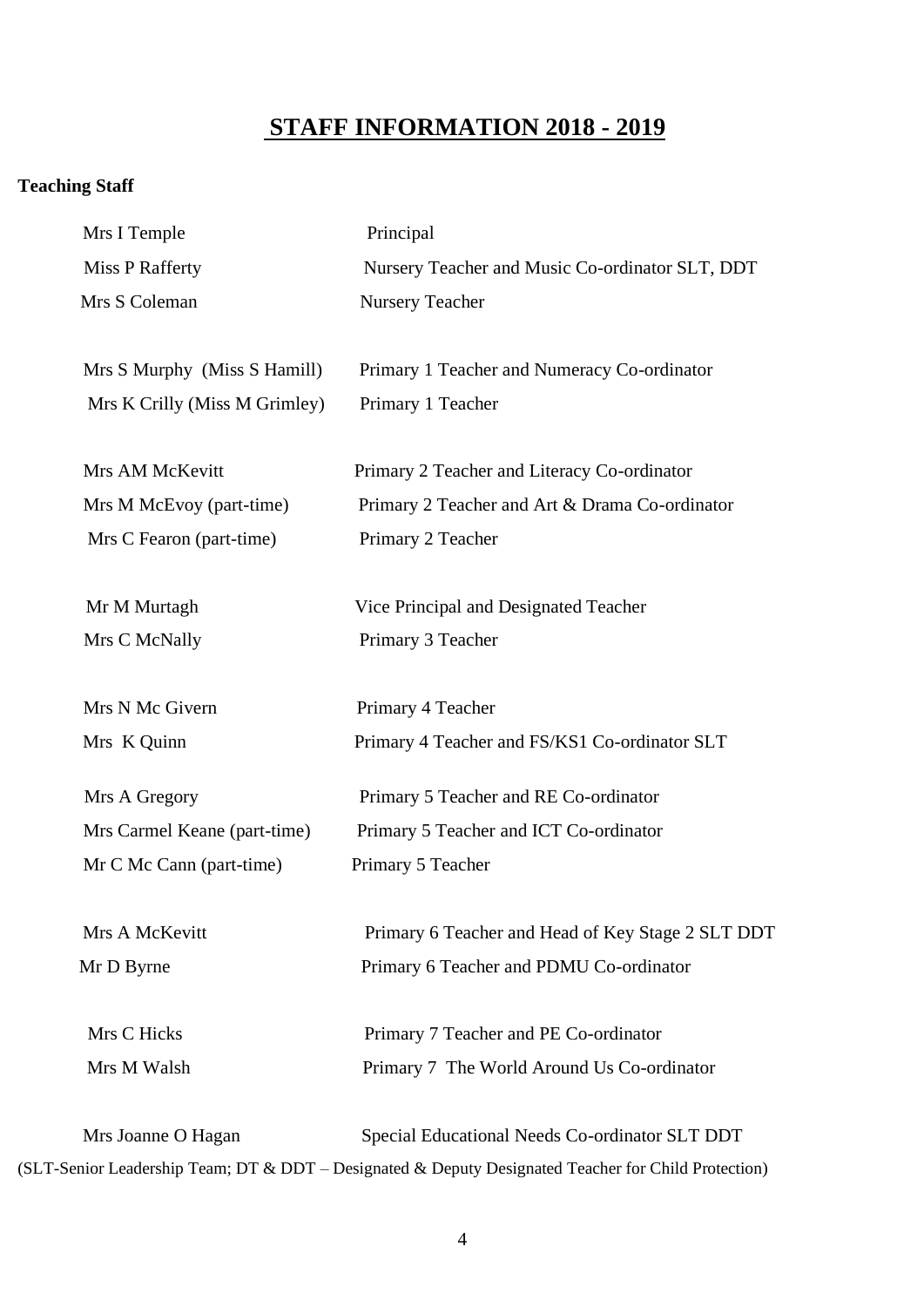## **Support Staff:**

| <b>Executive Officer</b>    |                  | Mrs E Craven,                                   |
|-----------------------------|------------------|-------------------------------------------------|
| <b>Secretarial</b>          |                  | Mrs A Burns, Mrs M Mc Manus                     |
| <b>Classroom Assistants</b> | <b>Nursery</b>   | Mrs A Magennis, Mrs E King                      |
|                             | <b>Primary 1</b> | Mrs A Mc Evoy Ms T Campbell, (Mrs I Stachursk)  |
|                             | <b>Primary 2</b> | Mrs F Loughran, Ms J Farrell                    |
|                             |                  |                                                 |
|                             | <b>SEN</b>       | Mrs M Brady, Miss C Darling, Mrs E Griffin,     |
|                             |                  | Mrs M Kinney Mrs M Magill, Miss S Clarke,       |
|                             |                  | Mrs T McArdle, Mrs E Sta Maria, Mrs C McGuigan, |
|                             |                  | Mrs C Murphy, Mrs S Orlandi, Miss A Flanaghan,  |
|                             |                  | Miss M Parkes                                   |

**Senior Supervisor and Reprographics** Ms S Carroll

| <b>Supervisors</b> | Mrs G McEvoy Mrs P Sheehan, Mrs T McArdle, Miss E Kennedy, |
|--------------------|------------------------------------------------------------|
|                    | Mrs C Murphy, Miss M. Parkes, Miss A Flanaghan.            |

**Building Supervisor** Mrs A Braham

**Cleaners** Mrs G McEvoy, Mrs E Fegan, Mrs P Sheehan, Mrs D Moan

| <b>Kitchen Unit Supervisor</b> Mrs M Rice |                                         |
|-------------------------------------------|-----------------------------------------|
| <b>Assistant Cook</b>                     | Mrs L Rice                              |
| <b>Kitchen Assistants</b>                 | Mrs J McAnuff, Mrs A Quinn, Mrs E Fegan |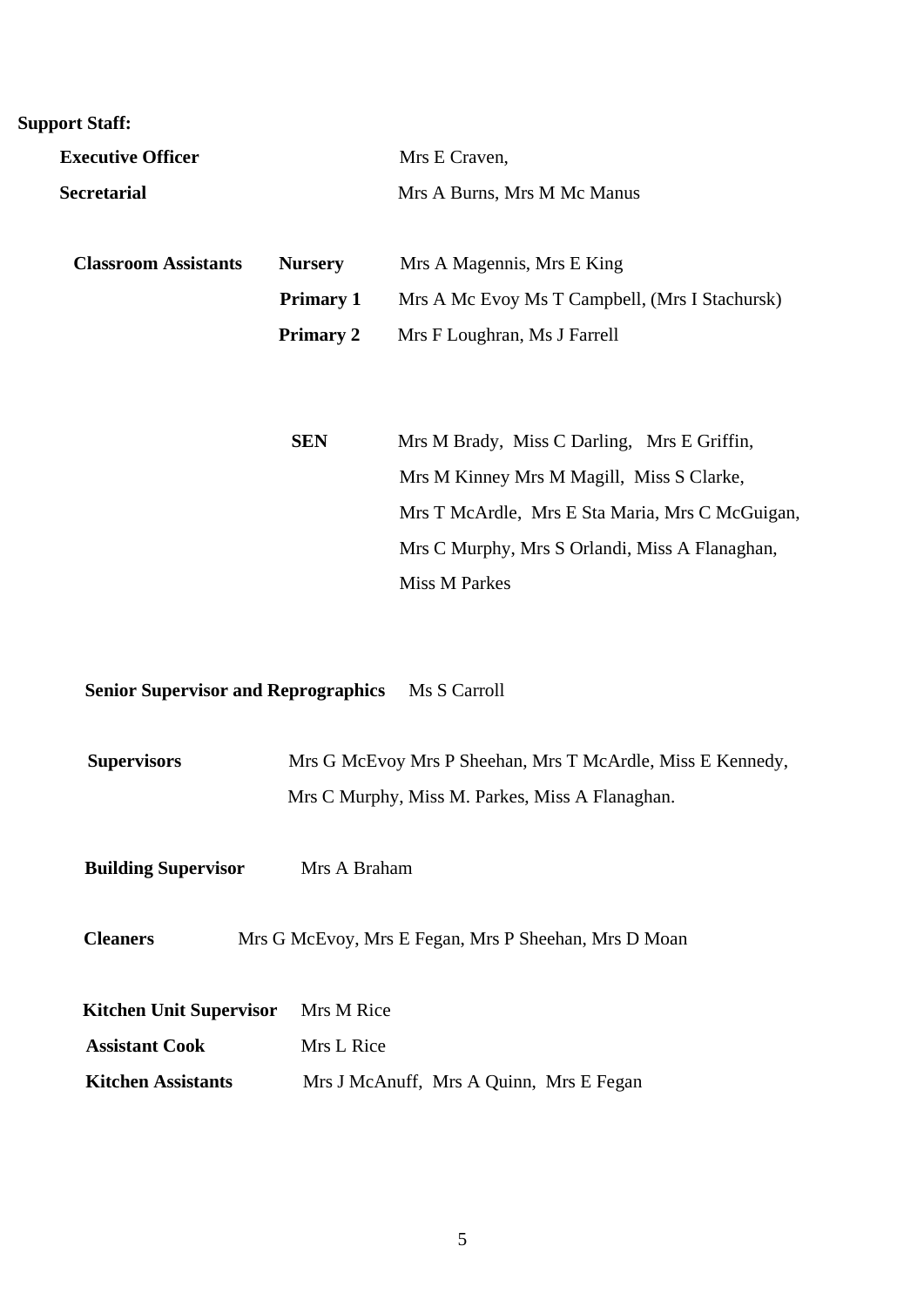## **M1SSION STATEMENT**

## *Ag foghlaim's ag fas le grá*

(Learning and growing with love)

Cloughoge School (Primary and Nursery Unit) is a Catholic School living with Christ at its heart. It is with this foundation that all adults, by example, aim to celebrate the uniqueness of every child and value all their contributions. We will ensure our children are happy, healthy, secure, respected and cared for in their learning environment.

Cloughoge Primary School community in partnership with our parents and guardians aim to:

- 1. Share and promote our Catholic ideals, values, and beliefs so our whole community has mutual respect.
- 2. Promote the spiritual, personal, social, health and academic goals desirable for all our pupils in order to mould them into caring and responsible citizens of the future.
- 3. Enable our children to become articulate, literate and numerate with early intervention in place as required.
- 4. Ensure all may become independent and confident learners in a well-resourced environment.
- 5. Encourage the children to develop lively, enquiring, imaginative and creative minds with the ability to question and argue rationally.
- 6. Highlight the dignity and worth of each individual and promote the development of the whole person to the best each can be as valuable contributors to running our school effectively.
- 7. Promote the multicultural nature of society and to foster respect for those with different religions, beliefs and ways of life.
- 8. Involve parents, local schools and the local community as active participants and mutual partners in the education of our children.
- 9. Ensure we deliver the Northern Ireland Curriculum to the highest standard and include a broad range of rich and meaningful experiences as part of their development in school time or as extracurricular activities.
- 10. Foster children's awareness of and a caring attitude towards their local and wider community and environment, and of the effects their actions can have on them.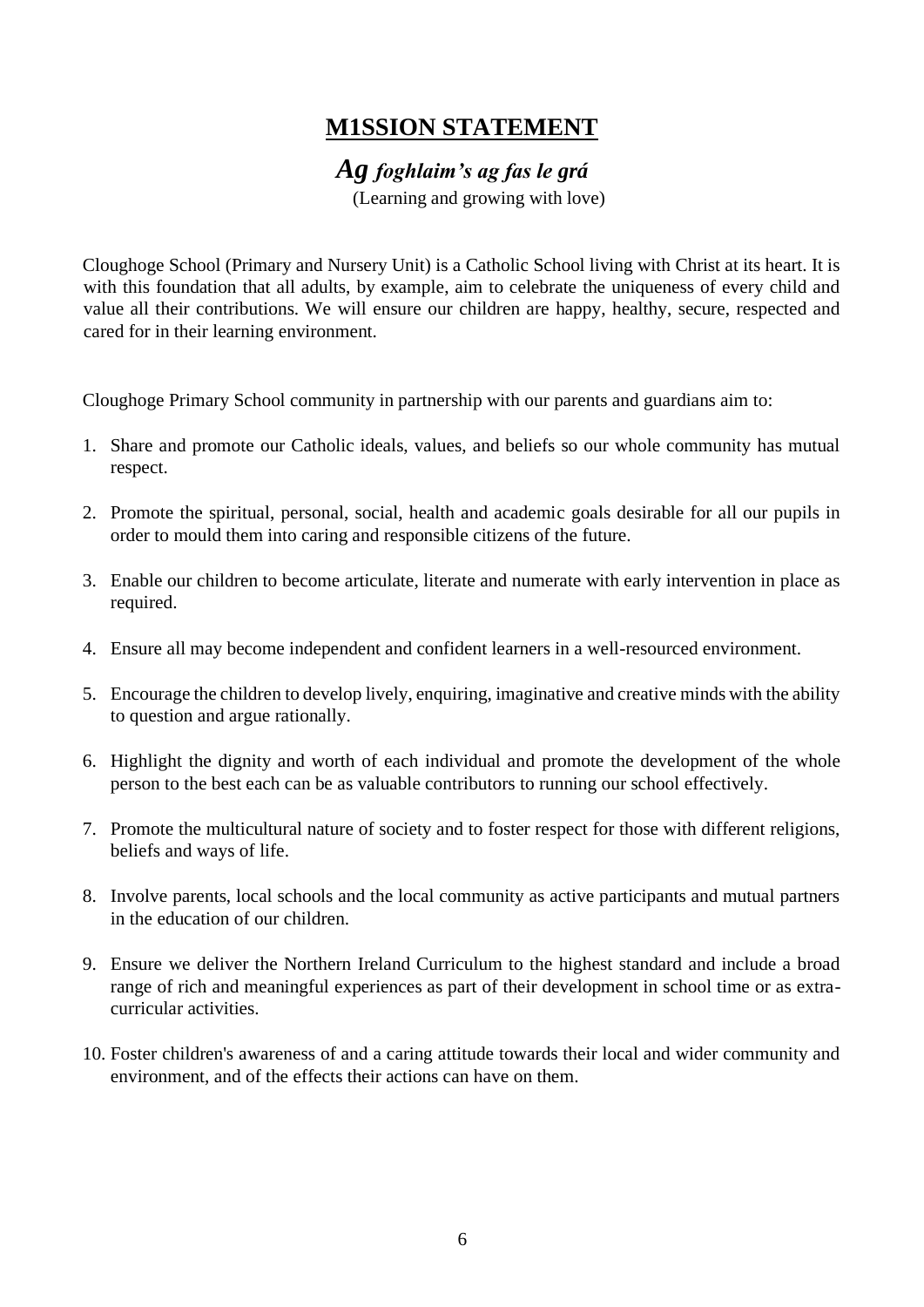## **CURRICULUM POLICY STATEMENTS**

It is the policy of the Board of Governors of Cloughoge Primary School that all the pupils will receive their full entitlement under the Northern Ireland Curriculum and that the school will go beyond that entitlement in areas where there are abilities among the staff.

The School Development Plan is continually updated to take cognisance of changing needs, DENI, policy, etc; It is the tool for self-improvement for the whole school community where everyone has a say with an emphasis on promoting literacy and numeracy.

The curriculum shall be so designed that the desire to learn will be encouraged in pupils and that thinking and reasoning will be stimulated. It is important that children learn to independently apply themselves to the work in hand and are ready for transition at every stage.

The acquisition of knowledge and skills and understanding of what has been learned will be regarded as very important. This acquisition will, however, be placed in the context of the development of sound moral values based on our Catholic religion.

Cloughoge Nursery Unit will offer a curriculum that is balanced and broadly based and which promotes the spiritual, moral, cultural, intellectual and physical development of the pupils. This curriculum will seek to prepare the pupils for the opportunities, responsibilities and experiences of life. It will also be the aim of the school to maximise the potential of each pupil, to develop self-confidence in the pupils and to promote a spirit of tolerance towards others. The six areas of the curriculum are covered by careful and imaginative planning by the nursery teachers. The combined expertise of all nursery staff ensure that children benefit from learning in a safe, stimulating and happy environment.

## **CURRICULUM PLANNING AND DEVELOPMENT**

The Board of Governors is responsible by law for making sure that the curriculum is being delivered to pupils throughout the school, and, in order to facilitate this, have, after consultation with the Principal, delegated shared leadership as outlined in staff responsibilities.

These arrangements fulfil the requirements of the Education Reform Order to provide a broad and balanced curriculum and ensure that all aspects of the child's development (spiritual, moral, cultural, intellectual and physical) are included in classroom practice. The ethos (values, relationships and caring attitude) of Cloughoge Primary School as a committed Catholic school permeates and influences all aspects of the curriculum.

The Governors firmly believe that a school's greatest assets are a competent teaching and support staff. The Governors are pleased to have a two stream system throughout the school from Nursery to Primary Seven. In order to achieve this, the school allowance has to be carefully spent, much forward planning is needed and savings made where possible. On 1 October 2018 the enrolment (including Nursery) was 465 pupils with 17 teachers and the Principal. The pupil teacher ratio is 26:1.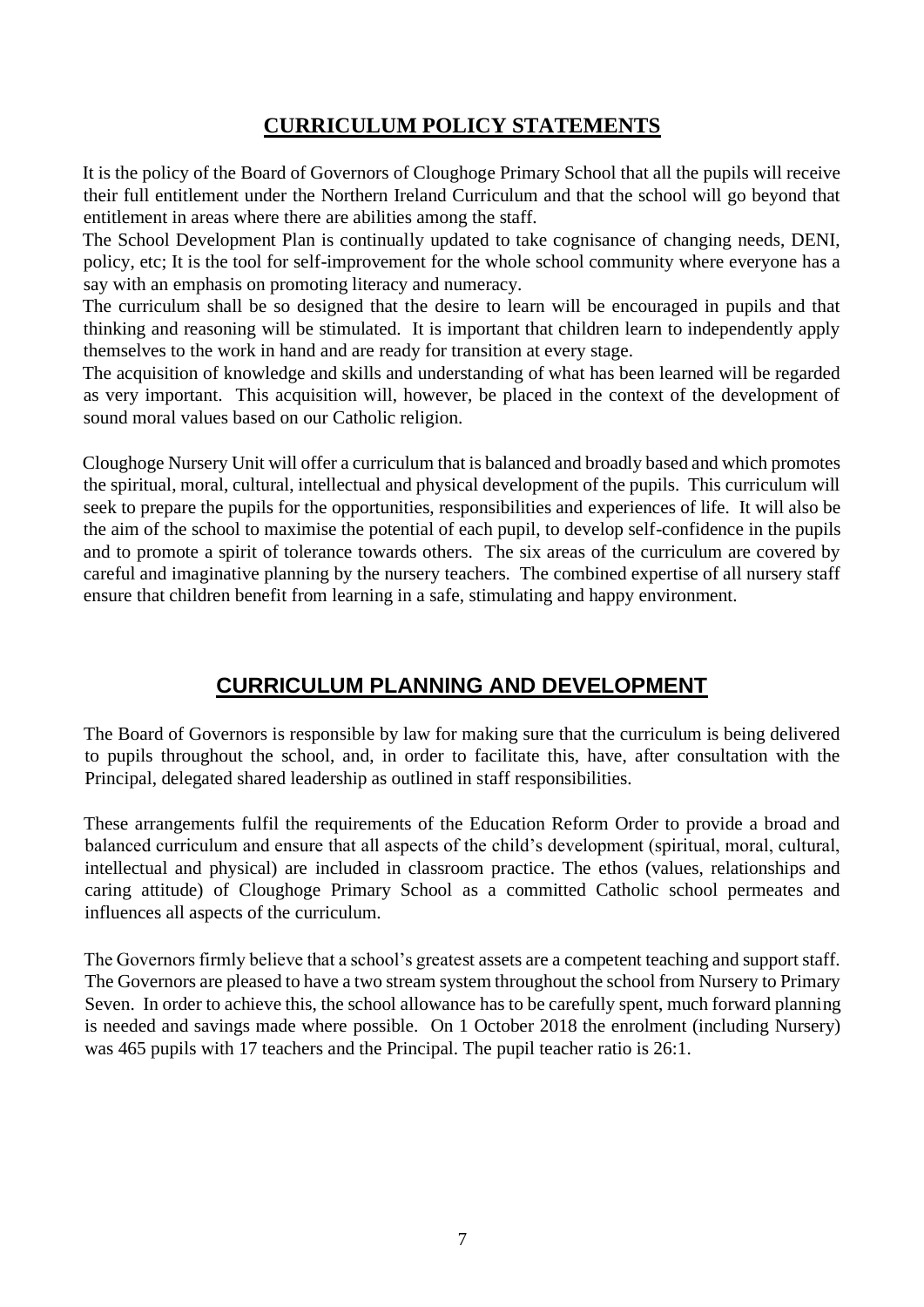#### **In-Service Training 2018/ 2019**

This was the second year of our three-year School Development Plan. Exceptional closures, Non-contact days and In-Service training were allocated in line with priorities identified on this plan. PRSD (Performance Review and Staff Development) process also continued in line with identified priorities. Industrial Action had an impact on some aspects of staff development.

Staff received training in the following areas:

Music, SEN, ICT, Play/Observations, Child Protection, Complaints Procedure, Attendance, Health Awareness, First Aid, Numicon, Beginning Teacher Programme, C2K Assessment training, Grow in Love RE training, Leadership Development Programme, SIMS training, Sensory Motor training, E Safety, Positive Playgrounds, Speech and Language training, Early Years Woodwork, Effective Pre School Provision.

Our main focus this year was on raising achievement in Numeracy therefore time was allocated to the development of this area.

## **Special Educational Needs**

It is our aim to ensure that the Special Educational Needs of children are identified as early as possible and that the procedures for meeting these needs are effective. We have adopted the Code of Practice and SENDO (Sept 2005) which has enabled us to effectively meet the Special Educational Needs of the majority of children within the mainstream school with outside specialist help when necessary.

As a result, children with Special Educational Needs are taught the Northern Ireland Curriculum by their class teachers within the normal classroom setting.

The curriculum is seen as being a common curriculum for all the pupils of Cloughoge Primary School and no pupil will be excluded from any part of it on the grounds of sex, colour or creed. The school will consider the needs of both children with SEN and gifted children when allocating resources.

We recognise the invaluable contribution that can be made by parents/guardians to their child's progress and it is our policy to keep them informed and to invite them to work in partnership with the school at every stage. Our SENCO Mrs J O Hagan co-ordinates Special Needs Provision and also withdraws pupils as appropriate. A SPLD peripatetic teacher worked with a number of identified children for intensive, individual teaching. A number of classroom assistants receive additional training and run a sensory motor group in school as well as literacy and numeracy intervention programmes.

In October 2018 there were 51 Children Stage 1-5 on the Code of Practice (11%). Thirteen children (2.7%) held statements of Special Educational Needs. A range of intervention programmes were in place including Maths Catch –Up, Reading Partnership and Reading Buddies.

#### Access Arrangements

Our one–storey building is suited to wheelchair access and offers appropriate resources and changing/toileting facilities. Special parking arrangements are arranged for direct entrance to the building. We currently have two children requiring wheelchairs.

Maximum effort is made to provide access to the curriculum to children who are physically disabled and the school accepts its responsibility to develop the potential of all children.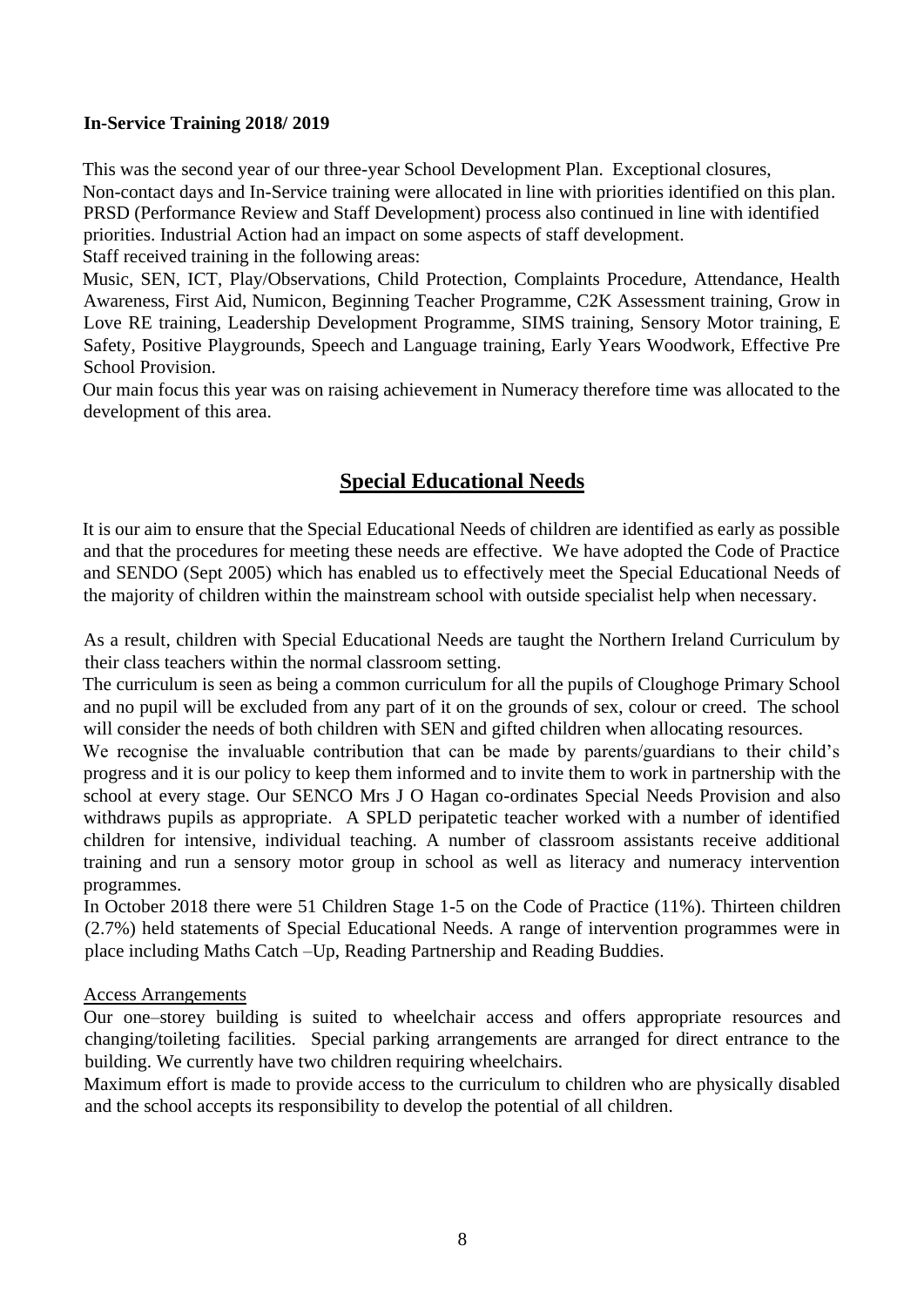#### **Safeguarding**

We have a Safeguarding Policy and procedures in place to meet the requirements of DENI. This policy is in place to promote and protect the welfare of our pupils and has been shared with everyone who works in our school. All staff had full training in Child Protection/Safeguarding. Appropriate background checks were carried out for all people working in school.

The Safeguarding team comprised of:

Designated Teacher for Child Protection/Pastoral Care co-ordinator – Mr M Murtagh Deputy Designated Teachers for Child Protection - Mrs A McKevitt, Miss P Rafferty and Mrs J O Hagan. Mrs A Reilly is our Designated Child Protection Governor Mrs I Temple - Principal

Mrs I Temple is the Designated Teacher for Looked After Children.

We have a restricted access facility whereby the buildings are secure at all times.

Care and welfare of pupils continues to be paramount in Cloughoge P.S and Nursery Unit. A range of initiatives were offered to pupils to ensure safety, enhance self-confidence and resilience and increase their awareness of how to seek help. This year we offered a weekly counselling service to pupils who needed additional, professional support.

In 2018-9 we had one new referral to Social Services, that case remains open. We have no other open cases currently.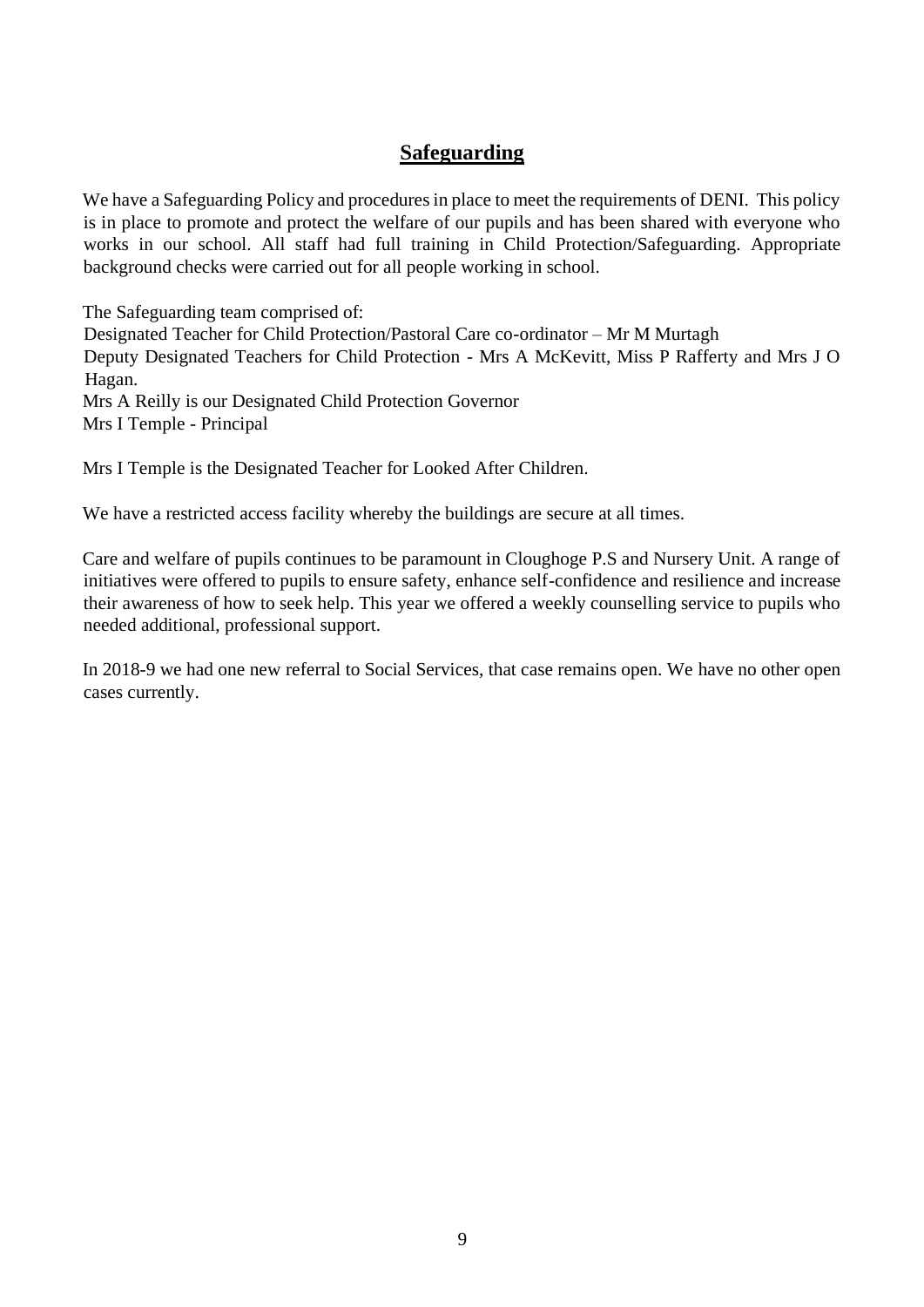## **Complaints Procedure**

The school values open communication and regular engagement between the school, parents/carers and other stakeholders. Therefore, we would encourage parents/carers to bring concerns to us and we will aim to resolve them. In the first instance contact should be made with the class teacher. If the matter remains unresolved then an appointment can be made to meet with the Principal and/or a member of the Senior Leadership Team. If this fails to resolve the issue, then a copy of the school's Complaints Procedure should be sought (available on school website) and followed. The Procedure is now a simplified two stage process as detailed below:

**Stage One** Write to the Principal

**Stage Two** Write to the Chairperson of Board of Governors

**If the complaint is not resolved after Stage 2 it can be referred to NI Public Service Ombudsman.**

## **SCHOOL ACHIEVEMENTS**

#### Church Events

One of the highlights of our year was a visit by Cardinal Sean Brady to our school to take part in our Catholic Schools week celebrations. This involved pupils, parents, grandparents and the wider school community. The Primary Four classes prepared for and received the Sacraments of Penance and First Communion, and the Primary Seven classes received Confirmation. Sacramental preparation took place in these classes. All classes from P1 to P6 are now using the new Grow in Love programme. The year ended with an end of year Mass in Sacred Heart Church, Cloughoge. Children from the school continue to participate in numerous ways in the Sunday liturgy in the parish. The school community would like to thank our Parish Priest and our school Chaplain, Fr Naughton for his continued support of the school.

#### Music

The school continued its excellent music tradition by utilizing string, brass and woodwind tutors from the EA during the school day and participation in local competitions.

We had a particularly successful year at Newry Musical Feis with many solo and group participants and winners. The Primary Four String Project, Brass and KS 2 Drumming Projects and concerts for parents/pupils are a continued success. P5 pupils attended a concert of The Ulster Orchestra.

The choir performed throughout the year at different events within the school and at Carol Services, Holy Communion and Confirmation ceremonies. We are thankful to Ms Paula Rafferty for the promotion of music in the school and particularly for leading our choir.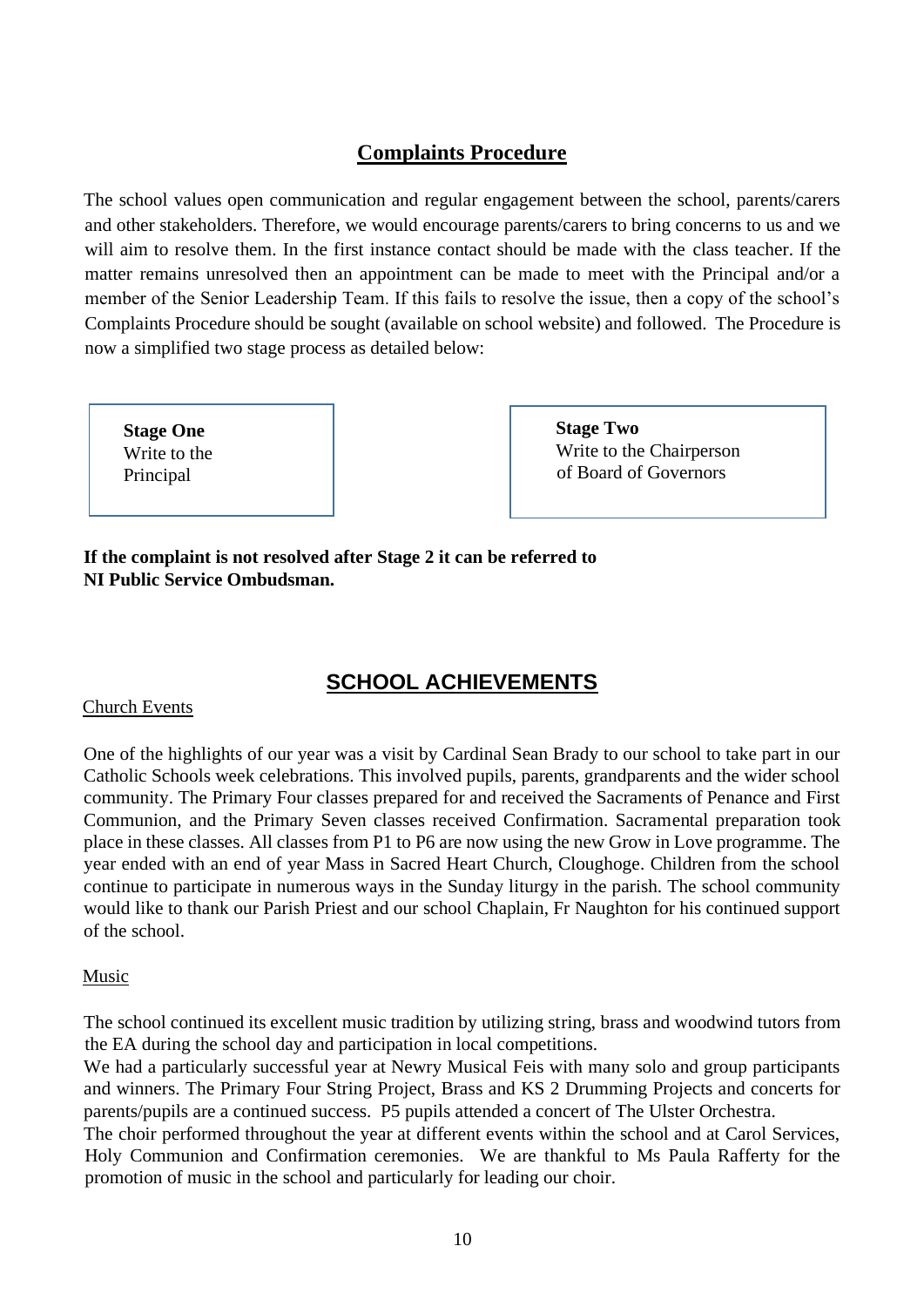#### Charity Endeavours

Specific charities and events we supported were Ellen's Journey (£287), Children's Cancer Fund (£275), Diabetes (£312), Heart Foundation (£370), Lourdes Fund (£200) Tens Foundation (£438 bags sold), and Fight for Life (£50). Donations of toys and Food Hampers were made to Saint Vincent de Paul.

#### **Parental and Community Links**

We held Curriculum Evenings early in the autumn term to give parents an overview of the curriculum and expectations for the year. The Nursery participated in The Big Bedtime Read Programme and the Happy, Healthy Kids Programme. All classes held assemblies for parents. The Nursery children preformed the Nativity for their families and the Primary Seven classes performed a Christmas Play. There was a wonderful turnout for our two Christmas Carol Services held in the Church. There was a Transfer overview for Primary Six parents. The Primary 4 and 7 parents attended sacramental meetings and celebrations including Holy Communion and Confirmation. There was excellent support for our Book Fairs. Annual parent teacher meetings and IEP meetings provided opportunities for teachers and parents to discuss each child's progress. RISE NI provided support and training on a range of topics.

Young Enterprise provided business workshops for P4-7 classes. Primary 7 ran the Business Beginnings Programme linking up with Newry Credit Union.

Three members of the staff organised and instructed the children for the National Cycling Proficiency Test, under the auspices of the Department of the Environment. Newry Fire Station Officers visited the school (Primary Five) and spoke on the hazards of fire.

St Colman's College delivered a series of Outreach programmes with P6 and P7 classes which involved them going to the college. St Paul's High School continues to have many links with the school. Students from St Paul's assisted with PE throughout the year.

The school used and used local facilities such as Sacred Heart Church Cloughoge, Palace Stables, Bagnall's Castle, Tesco and Killeavy GAA Grounds.

Visitors to the school included a range of external support agencies such as Educational Psychologist, Occupational Therapists, Sensory Support, Counselling services, as well as Music tutors and Sports Coaches. We had volunteers in school as well as students from secondary schools, SRC and teacher training colleges.

Children from Primary One to Seven participated in Newry Feis.

A strong link continues to be developed with our cluster of Parish schools to share good practice.

The school hosted Fostering NI Summer Camp and a Drama Summer Camp.

This year a new fund raising committee was established. Parent volunteers, co-ordinated by Mr Murtagh have come together to plan and raise funds for the school.

#### **Sporting Links**

We have Fundamentals Foundation stage coaching in Gaelic (GAA) and Soccer (IFA). Cumann na mBunscoil also supports Gaelic football and hurling coaching in school. This is enhanced by the support received from Killeavy GAC who continue to provide the school with coaching and facilities throughout the year. The partnership that exists with Killeavy GAC is much appreciated by the school. As a school we were able to enhance our school sports equipment due to the excellent support of our school Jersey Day. This year we continued with the Healthy Kidz programme in Key Stage 2 and Daily Mile throughout the school.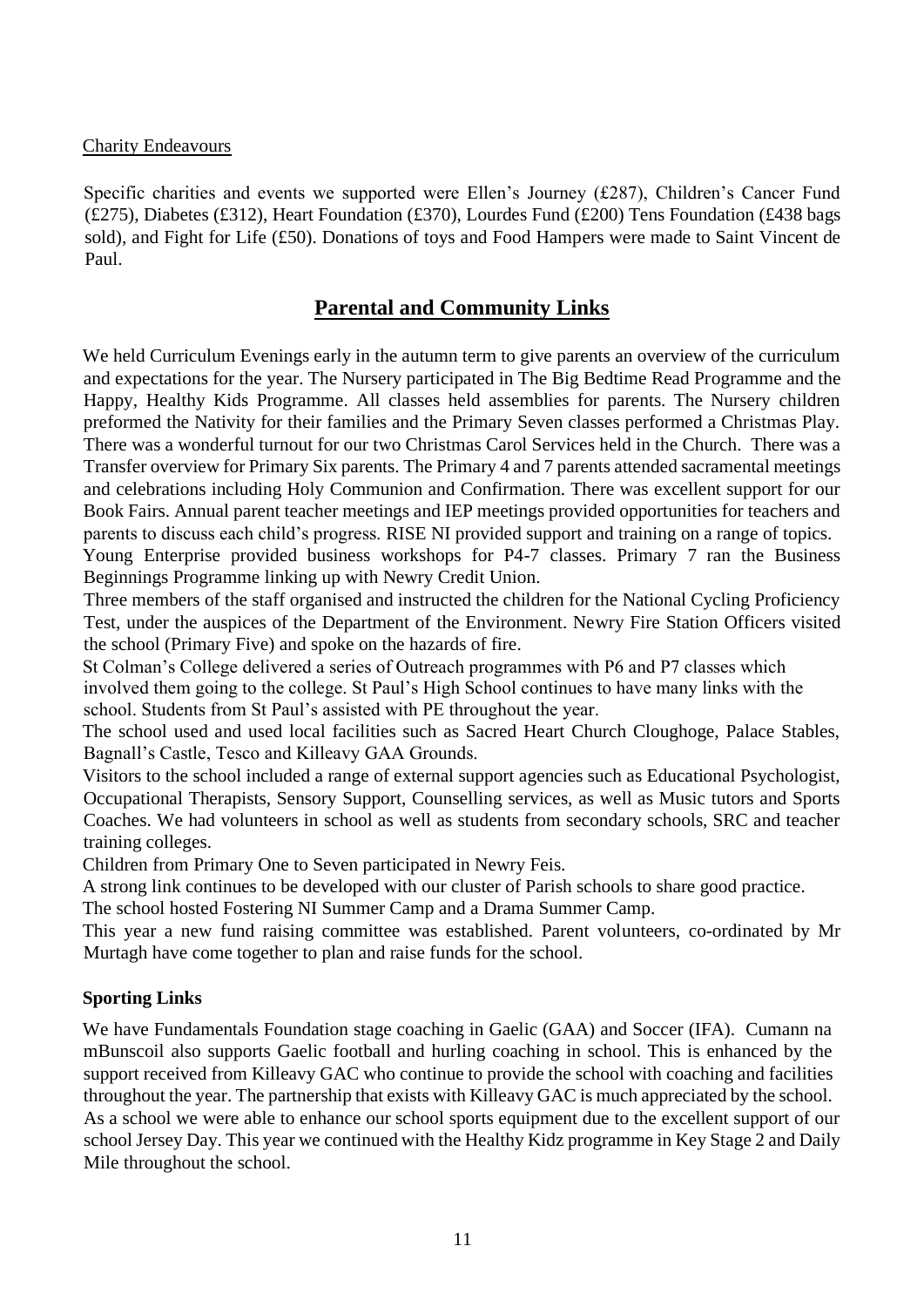#### **Extended Schools and Extra Curricular Activities**

This is the first year of our Morning, 2-3pm and 3-4pm Clubs. These clubs were well attended and staffed by classroom assistants. Feedback from parents and pupils has been positive. Extended Schools has enabled us to provide Numeracy and Literacy programmes targeted at specific children as well as funding Mathletics and Accelerated Reader Programs. We also have introduced fruit snacks to Primary 1 & 2 pupils.

We facilitated after-schools clubs using the expertise of local providers and staff for Gaelic, Soccer, Irish, ICT, Cookery, Hip-Hop, Relaxation and Art classes.

### **Health and Safety**

Health and safety procedures are followed in accordance with guidelines. The Principal and Building Supervisor worked on recommendations arising from an audit carried out by the nominated Health and Safety Governor. All electrical appliances were checked to ensure they were safe to use. First Aid and Health Awareness training was updated. Carpets were replaced in KS1 classrooms and other essential maintenance undertaken to ensure building was safe and secure.

#### **Financial Statement**

The Board of Governors has overall responsibility for the distribution of the finances allocated to this school, but on a day to day basis this is exercised by the Principal with the assistance of the Executive Officer. The actual budget share is calculated by the Education Authority using a standardised formula which applies to all NI schools.

The complete detailed financial statement for the financial year, April 2018 - March 2019 is available in school, and with Governors permission, may be inspected on request.

The Board of Governors continues to carefully administer and monitor the School Budget in order to maintain the existing staff levels and provide adequate resources for the school.

LMS and School Funds April 18 –March 19

 The LMS delegated school budget allocation was £1,266,028 and expenditure was £1, 252,552. School funds balance at the end of the financial year was £40,622.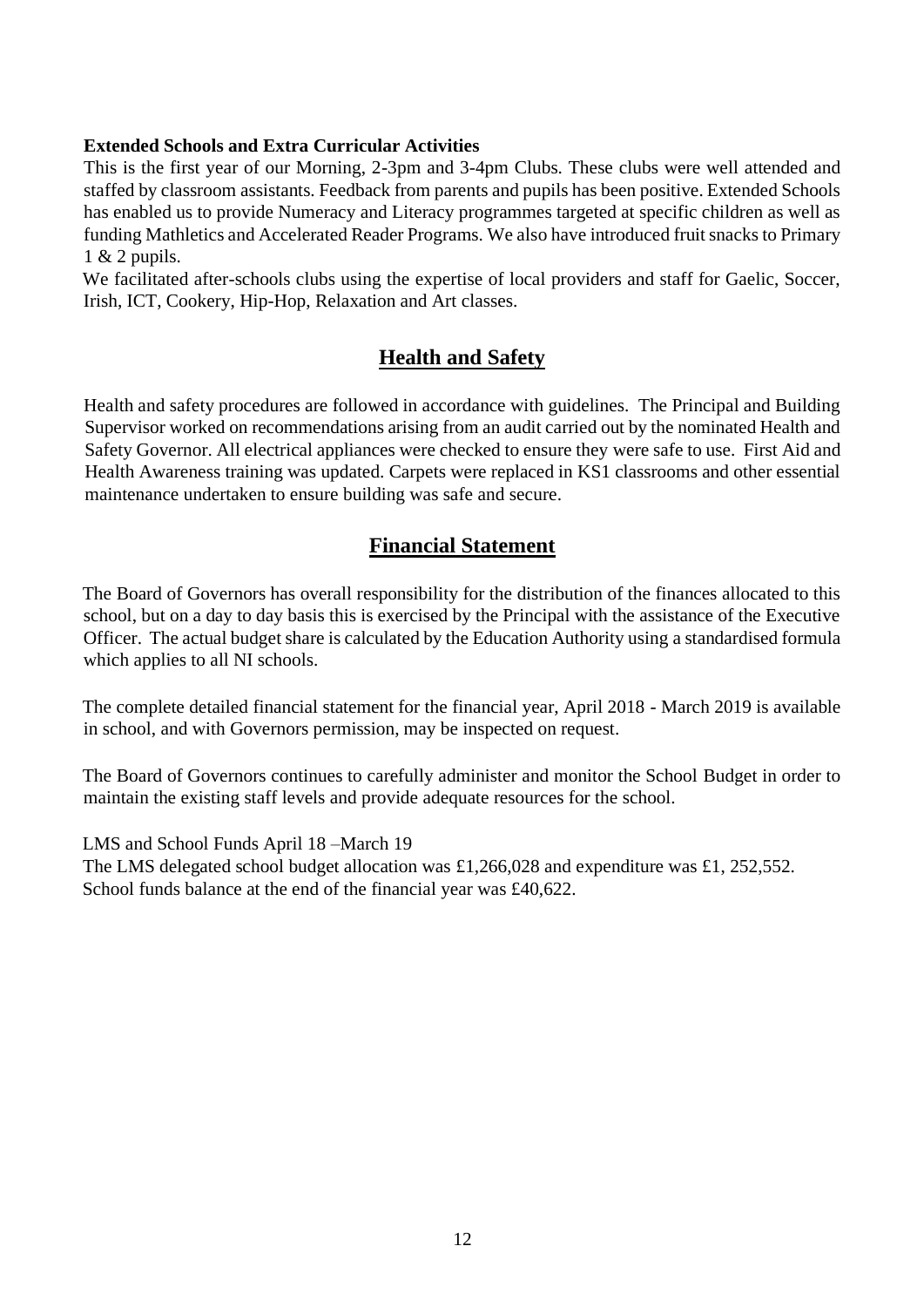### **Pupil Attendance Statistics**

2018-19 -96.0% (to date) 2017-18 - 95.6% 2016-17 - 95.7% 2015-16 - 95.1%

#### **Academic Statistics**

Due to Industrial action there are no End of Key Stage Assessment Results 2018-2019. However, all targets set at school level for Standardised Tests in Literacy and Numeracy were met. ETI visited the school in May 2019 and were satisfied with the standard achieved by pupils.

#### **School Timetable**

#### **Primary School and Nursery Unit**

Class starts at 9am Nursery finishes at 1.30pm P1-3 finish at 2pm (Term 3 -P3 finish at 3pm) P4-7 finish at 3pm